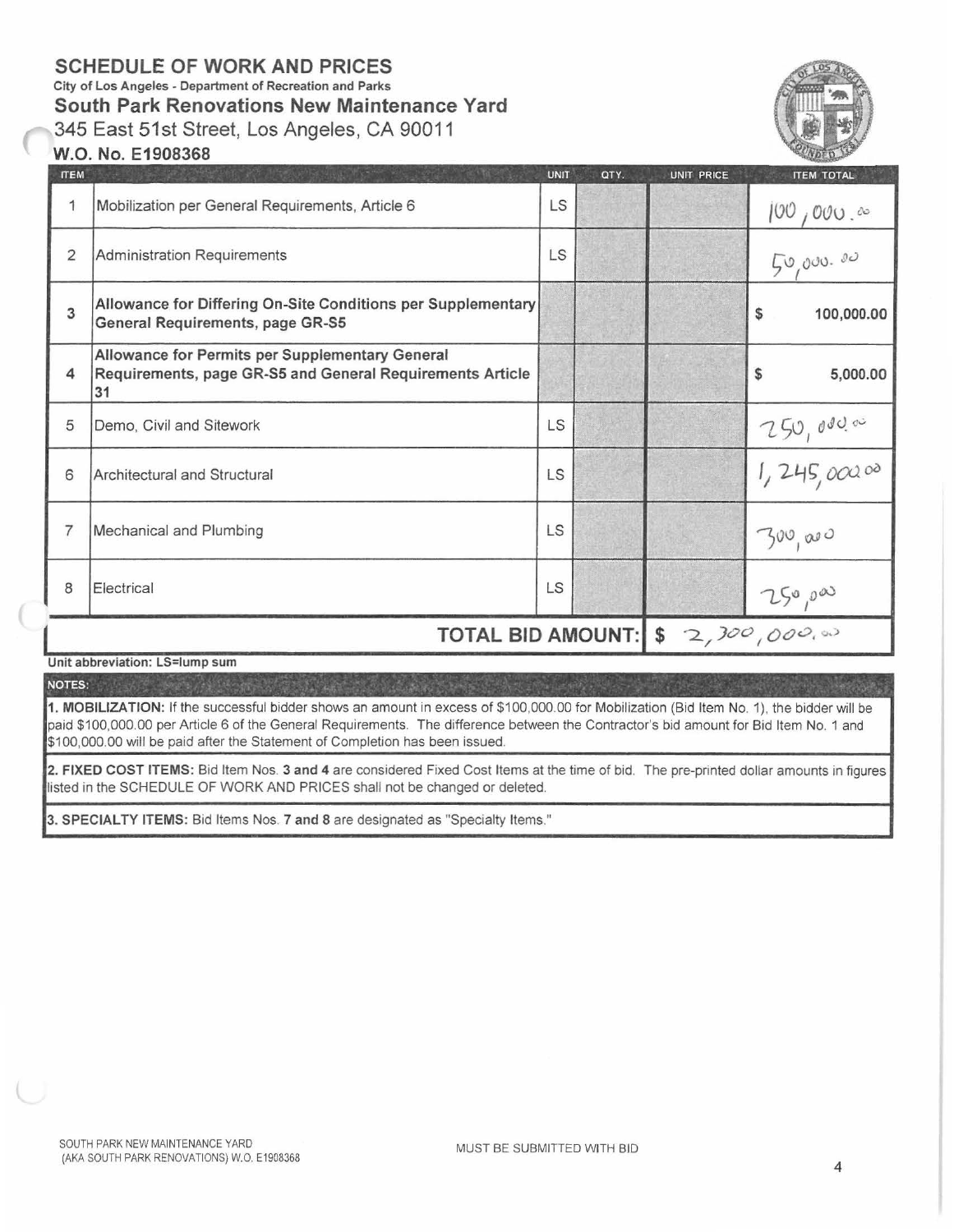## SCHEDULE "A" SUBCONTRACTORS AND SUPPLIERS The Prime Contractor shall perform, with its own organization, Contract work amounting to at least 30 percent of the Base Bid Price, unless otherwise instructed.

| PROJECT TITLE<br>South<br>$P$ ark                                                                                                                                                                                                                                                                                                                             |                                                                                                                            | Mainterang      | Jard                      |     | W.O. No./PRJ No.<br>E1968368 |                                                                             |     | $M_{\odot}$ then                                       |     |     |      | Cim | NAME OF PERSON COMPLETING THIS FORM                                                  |  |
|---------------------------------------------------------------------------------------------------------------------------------------------------------------------------------------------------------------------------------------------------------------------------------------------------------------------------------------------------------------|----------------------------------------------------------------------------------------------------------------------------|-----------------|---------------------------|-----|------------------------------|-----------------------------------------------------------------------------|-----|--------------------------------------------------------|-----|-----|------|-----|--------------------------------------------------------------------------------------|--|
| BIDDER (NAME OF FIRM)<br>Contractors<br>Asia<br>General                                                                                                                                                                                                                                                                                                       |                                                                                                                            |                 |                           |     |                              | ADDRESS / CITY / STATE / ZIP CODE<br>7624<br>9000<br>A<br>Maie<br>Ave<br>CA |     |                                                        |     |     |      |     |                                                                                      |  |
| LICENSE CATEGORIES<br>CONTRACTOR'S LICENSE NO.<br><b>EXPIRATION DATE</b><br>932915<br>65/31/19<br>B, C51                                                                                                                                                                                                                                                      |                                                                                                                            |                 |                           |     |                              | <b>YEARS IN</b><br>BUSINESS / O                                             |     | TELEPHONE No. 323.476.7706<br>FAX No. $323, 476, 7707$ |     |     |      |     |                                                                                      |  |
| Corporation<br>Is Bidder any of the following as defined in the Business Inclusion Program?<br>Type of Ownership:<br>Sole Ownership<br>Joint Venture<br>Check all that apply.<br>Partnership<br>MBE $\bigcirc$ WBE $\Box$ SBE $\boxtimes$ EBE $\boxtimes$ DVBE $\Box$                                                                                         |                                                                                                                            |                 |                           |     |                              |                                                                             |     |                                                        |     |     |      |     |                                                                                      |  |
| DOLLAR PARTICIPATION OF ALL SUBCONTRACTORS AND SUPPLIERS<br>List all subcontractors and suppliers who will do work on this project, regardless of the amount of money involved. (Ordinance No. 150,595. Los<br>Angeles Administrative Code Section 10.14 "Provisions Pertaining to Listing of Subcontractors."; Business Inclusion Program, Page 15 et seq.). |                                                                                                                            |                 |                           |     |                              |                                                                             |     |                                                        |     |     |      |     |                                                                                      |  |
| <b>BIDDER:</b>                                                                                                                                                                                                                                                                                                                                                | DESCRIPTION OF BASE BID WORK TO BE PROVIDED DIRECTLY BY PRIME<br>DOLLAR VALUE OF BASE BID TO BE PERFORMED BY PRIME BIDDER: |                 |                           |     |                              |                                                                             |     |                                                        |     |     |      |     |                                                                                      |  |
|                                                                                                                                                                                                                                                                                                                                                               |                                                                                                                            |                 |                           |     | \$                           |                                                                             |     |                                                        |     |     |      |     |                                                                                      |  |
| <b>SUBCONTRACTORS</b><br>OR SUPPLIERS<br>NAME, ADDRESS, TELEPHONE NO.                                                                                                                                                                                                                                                                                         | <b>SUB</b>                                                                                                                 | <b>SUPPLIER</b> | CONTRACTOR<br>LICENSE NO. |     | TO BE PROVIDED               | DESCRIPTION OF WORK OR SUPPLIES                                             | MBE | WBE                                                    | SBE | EBE | DVBE | OBE | <b>DOLLAR VALUE OF</b><br>SUBCONTRACTOR or<br>SUPPLIIER (note if<br>add/deduct item) |  |
| Electric<br>$F_{eY}$<br>てし<br>$F$ rement<br>Alhamb<br>9100<br>$\varDelta$                                                                                                                                                                                                                                                                                     | ₿                                                                                                                          |                 | 1037199                   | low | Electrical<br>Whae           |                                                                             |     |                                                        |     |     |      |     | Base: \$187,900<br>Add's: \$<br>Ded's: \$                                            |  |
| 12<br>E<br>Camin<br>Y.<br>784<br>emen<br>92867<br>$C^{\mathsf{A}}$<br>Orung:                                                                                                                                                                                                                                                                                  | X                                                                                                                          |                 | 799983                    |     |                              |                                                                             |     |                                                        |     |     |      |     | Base: $$36,750$<br>Add's: \$<br>Ded's: \$<br>(CONTINUED ON NEXT PAGE)                |  |

PERCENTAGE OF MBE/WBE/SBE/EBE/DVBE PARTICIPATION

Total combined dollar value of MBE/WBE/SBE/EBE/DVBE subcontractors and suppliers portions of work. Do not include prime bidder's portion unless it is a Joint Venture, in which case the value of work to be performed by one of the Joint Venturer's who is an tractors and suppliers portions of work. Do not include<br>
e of work to be performed by one of the Joint Venturer<br> *J*<br> *J*<br> *J<br>
Signature of Person Completing Form* 

MBE, WBE, SBE, EBE or DVBE may be included.<br>
TOTAL MBE'S AMOUNT:  $\frac{2}{3}$ TOTA L WBE 's AMOUNT : TOTAL MBE' S AMOUNT : \$  $30$   $0^\circ$ ---  $\sqrt{8}$ % *=* <u>1.5</u> % TOTAL SBE's AMOUNT \$ r<:>.; ........ *v* Signature of Person Completing Form TOTAL EBE's AMOUNT:  $s_1 + s_2 + s_3 = -1 - -8$ <br>TOTAL DVBE's AMOUNT:  $s_2 = -1 - 8$ <br>TOTAL DVBE's AMOUNT:  $s_3 = -1 - 8$ <br>Title Date BASE BID AMOUNT:  $\frac{2}{3}$  to  $\frac{1}{6}$ 

(

 $K_{\cdot m}$ 

MUST BE SUBMITTED WITH THE BID